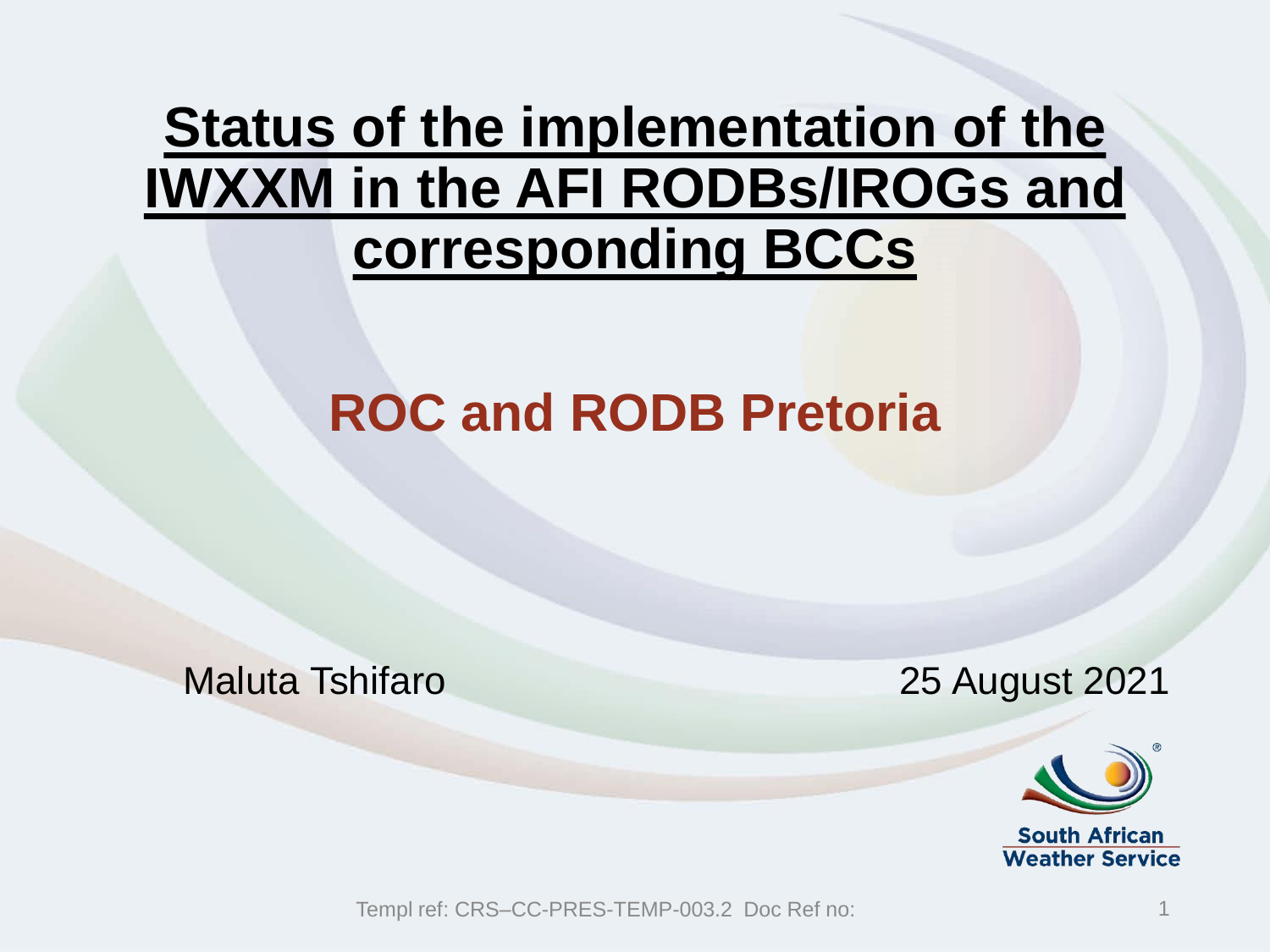### **Introduction**

- ICAO Global Air Traffic Management Operational Concept (ATMOC Doc 9854)
- ICAO Global Air Navigation Plan (GANP) (Doc 9750) and its Aviation System Block Upgrades (ABSU) methodology
- Amendment 77 to ICAO Annex 3 *Meteorological Service for International Civil Air Navigation* introduced the requirements for reporting and dissemination of meteorological data in digital format.
- APIRG/20,21,& 22 which adopted, the transition plan (AFI Transition Plan) for handling OPMET data in digital format. The plan called for the AFI States to progressively implement XML/GML based exchange format for OPMET information.

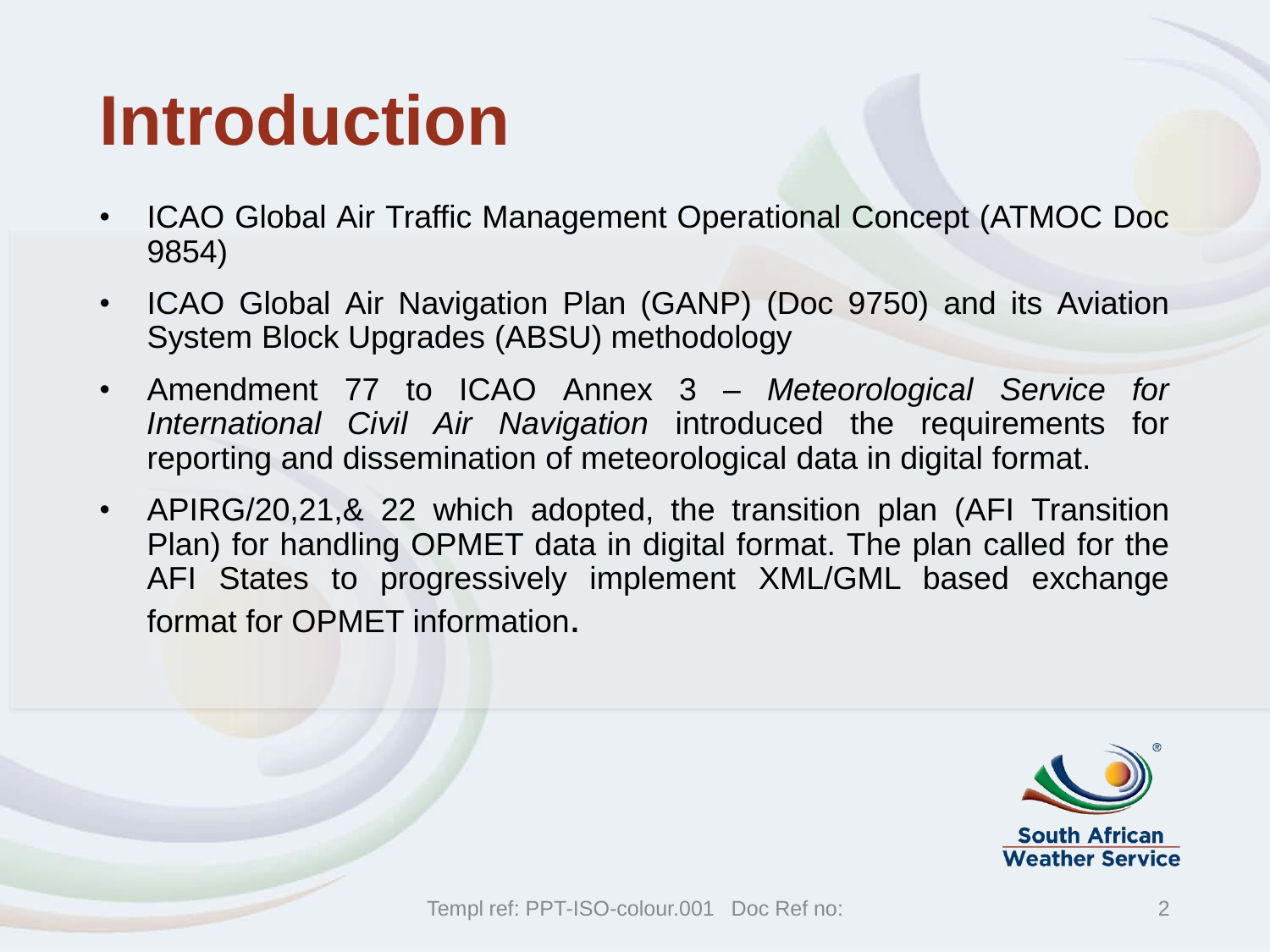| AMD76<br><b>Nov 2013</b>                                                                                                          | AMD77<br><b>Nov 2016</b>                                                                                 | AMD78<br><b>Nov 2019</b>                                                             | <b>AMD78 &amp; 79</b><br><b>Nov 2020</b>                                                                                                                   |
|-----------------------------------------------------------------------------------------------------------------------------------|----------------------------------------------------------------------------------------------------------|--------------------------------------------------------------------------------------|------------------------------------------------------------------------------------------------------------------------------------------------------------|
| " states in a<br>position to do so<br>$\ldots$ " may<br>exchange(Bi-<br>Lateral) METAR,<br>SPECI, TAF and<br><b>SIGMET in XML</b> | "recommendation<br>to issue " METAR,<br>SPECI, TAF,<br>SIGMET, AIRMET,<br>VAA & TCA in<br><b>XML/GML</b> | " recommendation<br>to issue " Space<br><b>Weather Advisories</b><br>(SWXA) in IWXXM | " standard to issue "<br>METAR, SPECI, TAF,<br>SIGMET, AIRMET, VAA,<br>TCA & SWA in IWXXM<br><b>GML</b><br>Data produced in<br>both TAC & IWXXM<br>formats |



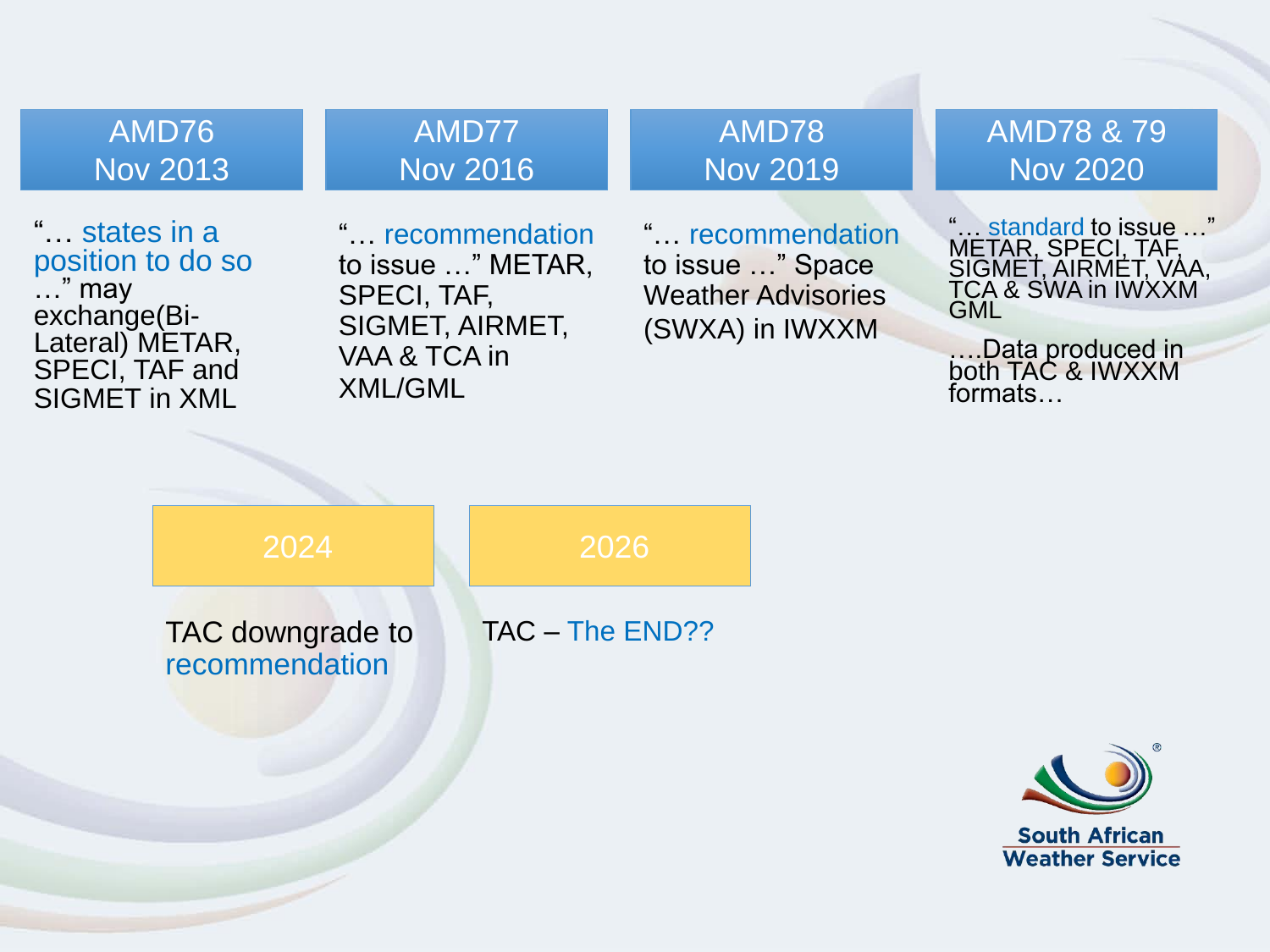# **In Scope**

- National OPMET Centre (NOC) functionalities:
	- Enable issuance of TAF/METAR/SIGMET/AIRMET in IWXXM format
	- by TAC to IWXXM translation in message switch
	- Enable the MET Message Switch to process IWXXM
	- ➢ reception, validation, routing, "bulletin" creation (WMO guidance), visualisation,…
	- Enable the Pretoria ATS Message Handling System to support exchange of XMLmessages [XML bulletin Compression (gzip)]
- Regional OPMET Databank (RODB) functionalities
	- receive and store OPMET data in IWXXM format
	- handle request/reply for data in IWXXM format (RQX interface and database Structure)

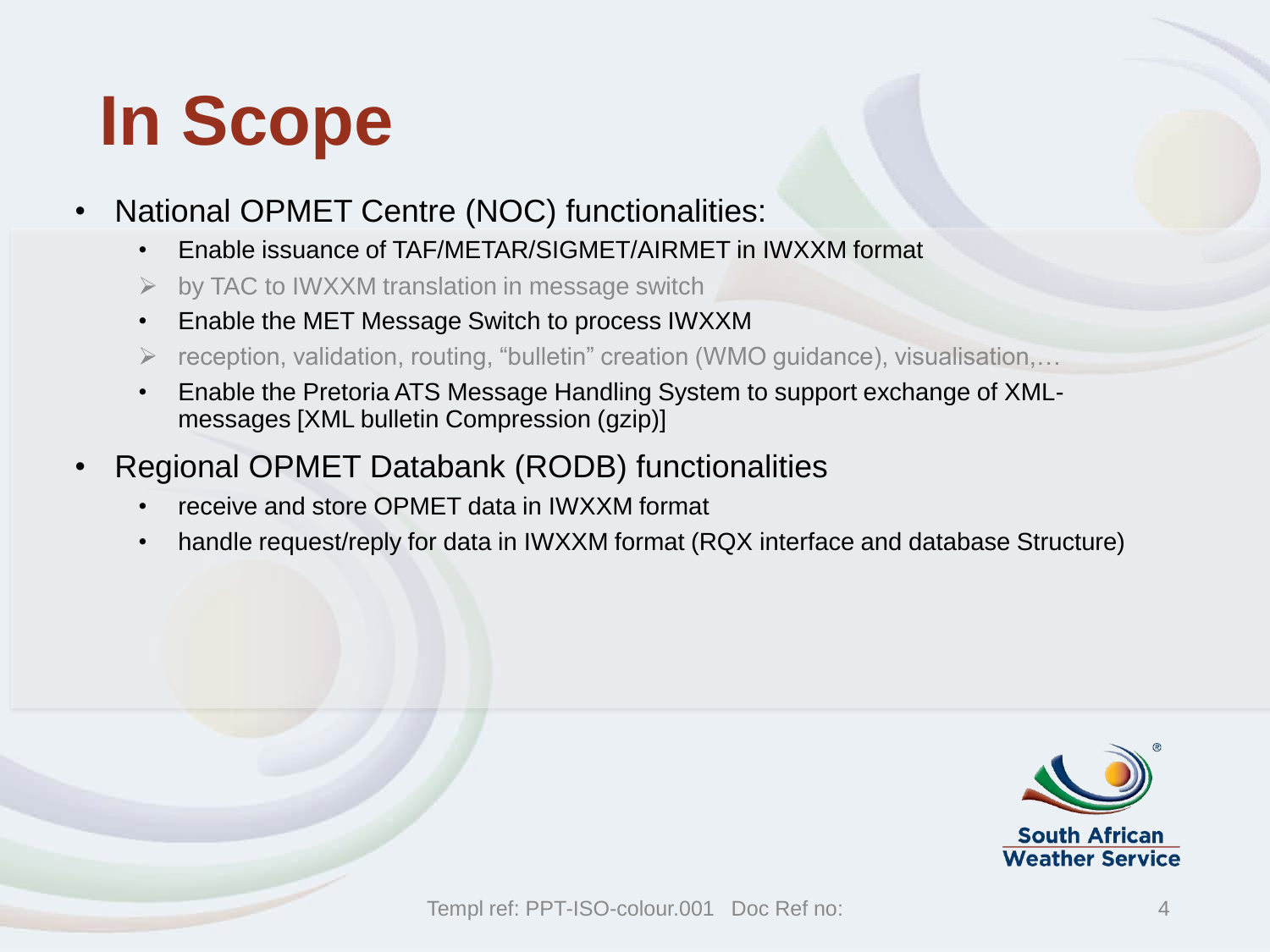## **Out of Scope**

- Generation of IWXXM at source (observing & forecasting systems)
- Processing of IWXXM by other ATM or MET systems
- Web/SWIM services built on the (I)WXXM data model
- $\triangleright$  these can (or should) be part of follow-up projects

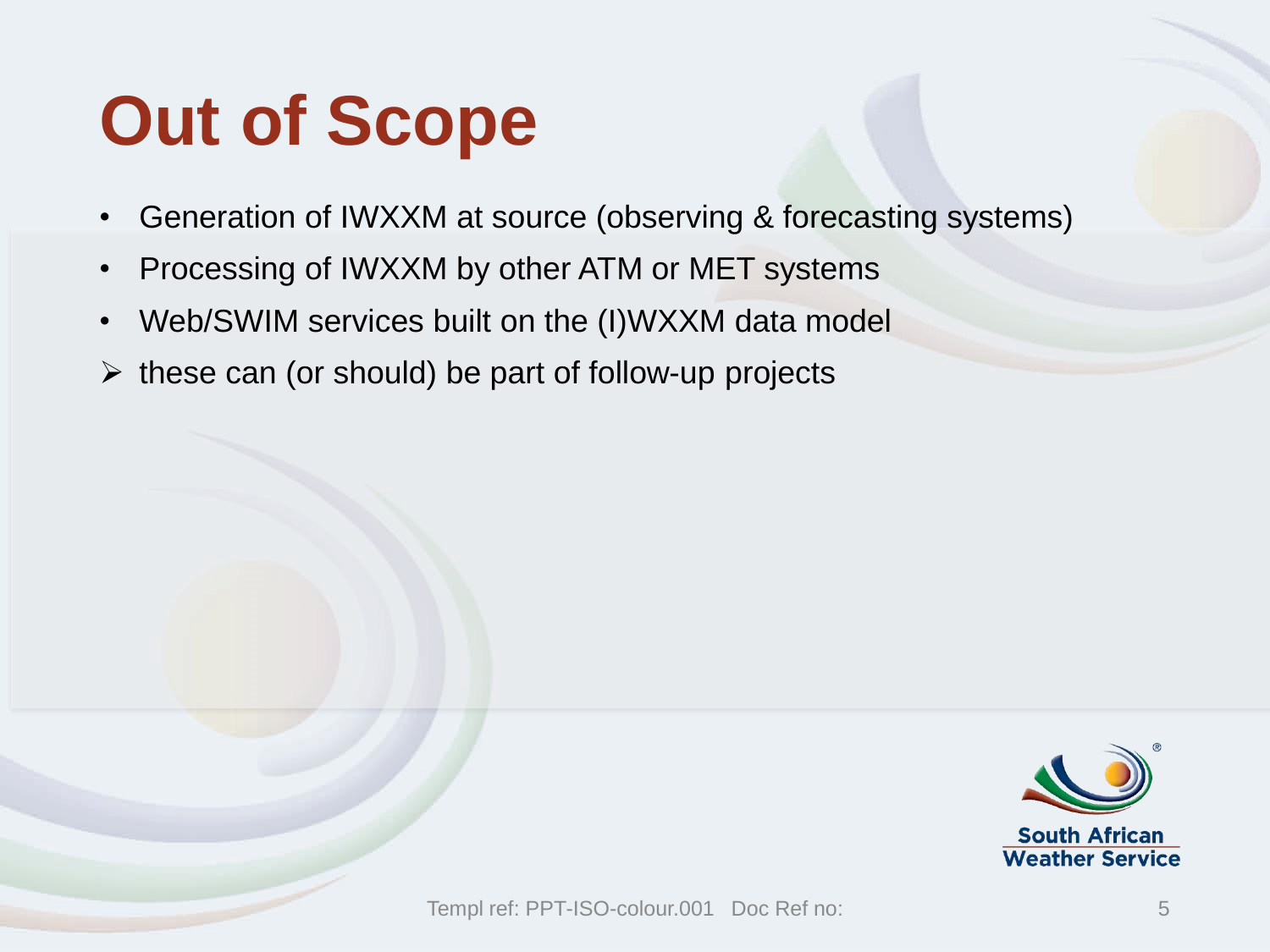### **IWXXM Status**

**In Operation since September 2016**

• **P3 AMHS connection with extended services between MET & COM Centre** • **Implementation of IWXXM v1.1 functionalities in MET switch**

#### • **TAF/METAR/SIGMET**

- IWXXM translation
- Compilation of collections
- IWXXM message transmission & reception via FTBP AMHS

•**Implementation of IWXXM functionalities in COM workstations** 

• Visualisation of IWXXM messages • RODB request/reply procedure from COM workstation

•**Decommission AFTN and activate AMHS operationally between RODB and COMs Centre**

**Upgrade of IWXXM functionalities in MET Switch**

**April 2017** 

IWXXM version 2.1

**Upgrade of IWXXM functionalities in MET Switch** 

**January 2017**

Upgrade from IWXXM 1.1 to IWXXM 2.0

To accommodate Extra message types: AIRMET, VAA, TCA

**Upgrade of IWXXM functionalities in MET Switch**

**September 2020** 

Upgrade from IWXXM 2.1 to IWXXM 3.0



Templ ref: PPT-ISO-colour.001 Doc Ref no: 6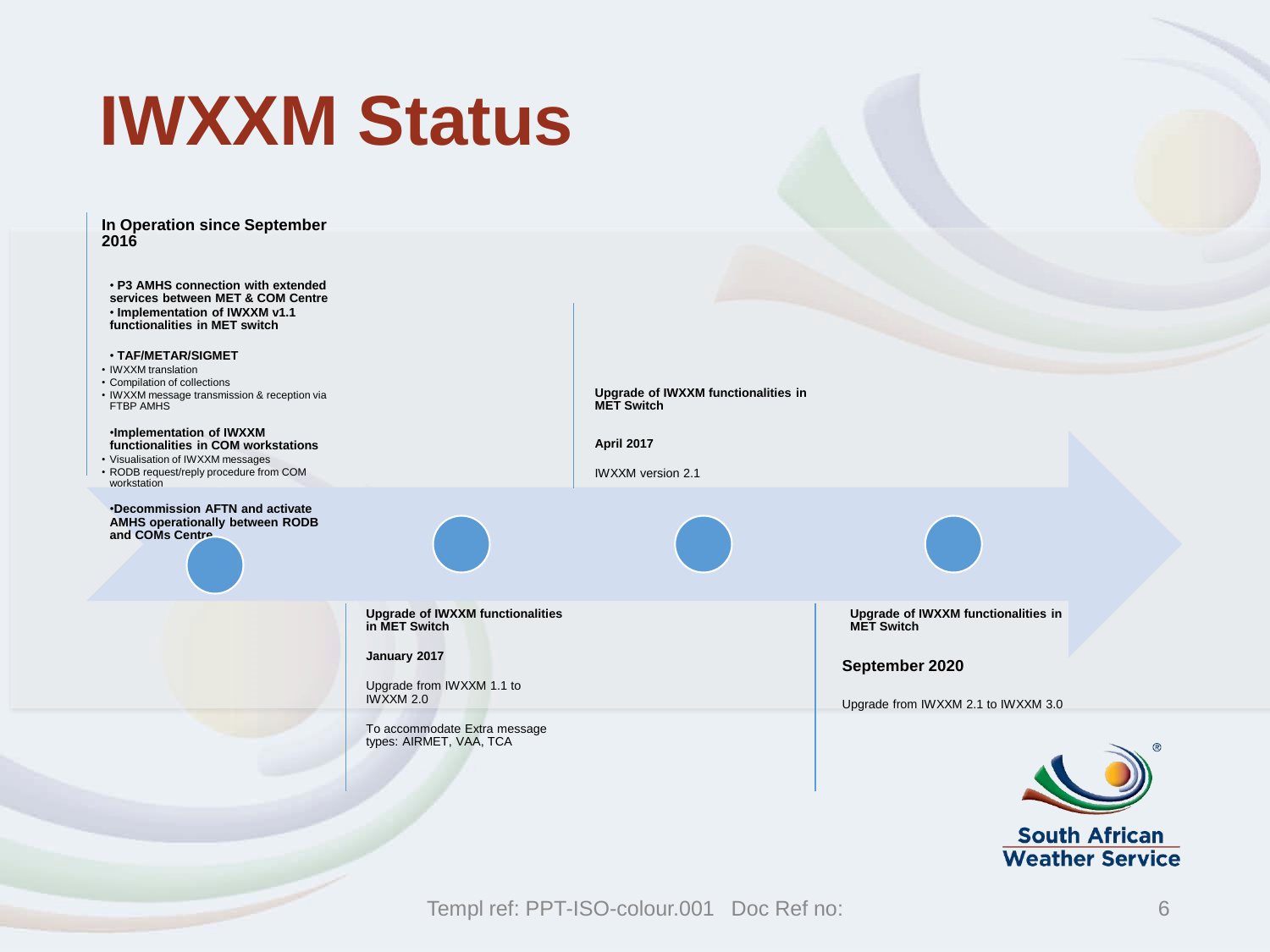## **IWXXM-AMHS Testing**

#### Test between **Pretoria RODB and ATNS COMs Centre**

- Uncompressed, individual IWXXM XML files in a single attachment;
- GZIP-compressed individual IWXXM XML files in a single attachment;
- A compressed 2MB, 4MB, and 6MB IWXXM XML files in a single attachment, and;
- Uncompressed, multiple IWXXM XML files in a single AMHS message, each file in a separate attachment.

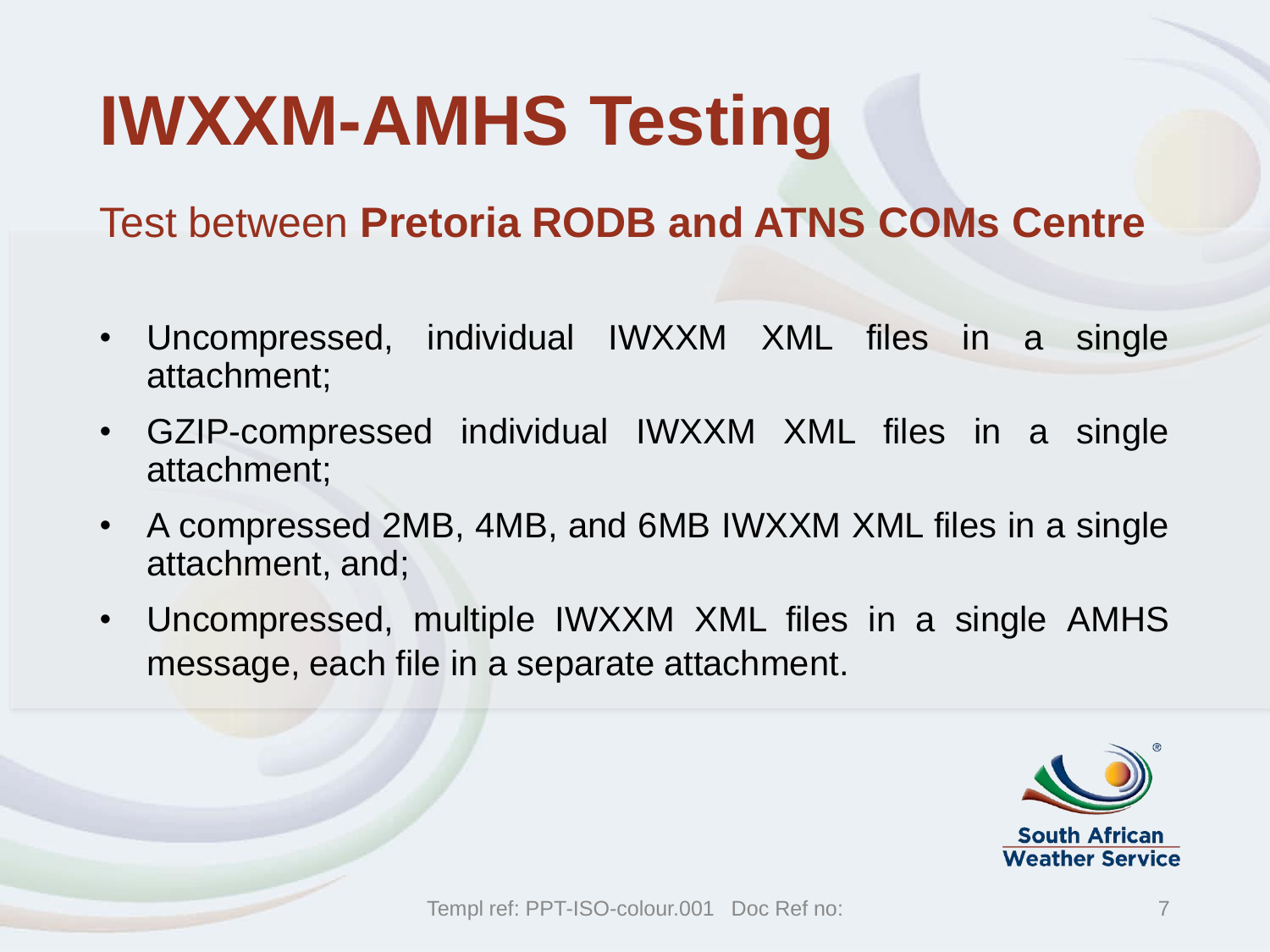## **Potential IWXXM-AMHS Testing**

**Direct AMHS Connection (FAOR Comms Centre)** 

100%

#### **Current Direct AMHS Connection**

- Most of the states are with functional Connection
- Link is not in use at the moment due to country experiencing connection problems
- Awaiting MODEMs to establish connection
- Connection established awaiting test date

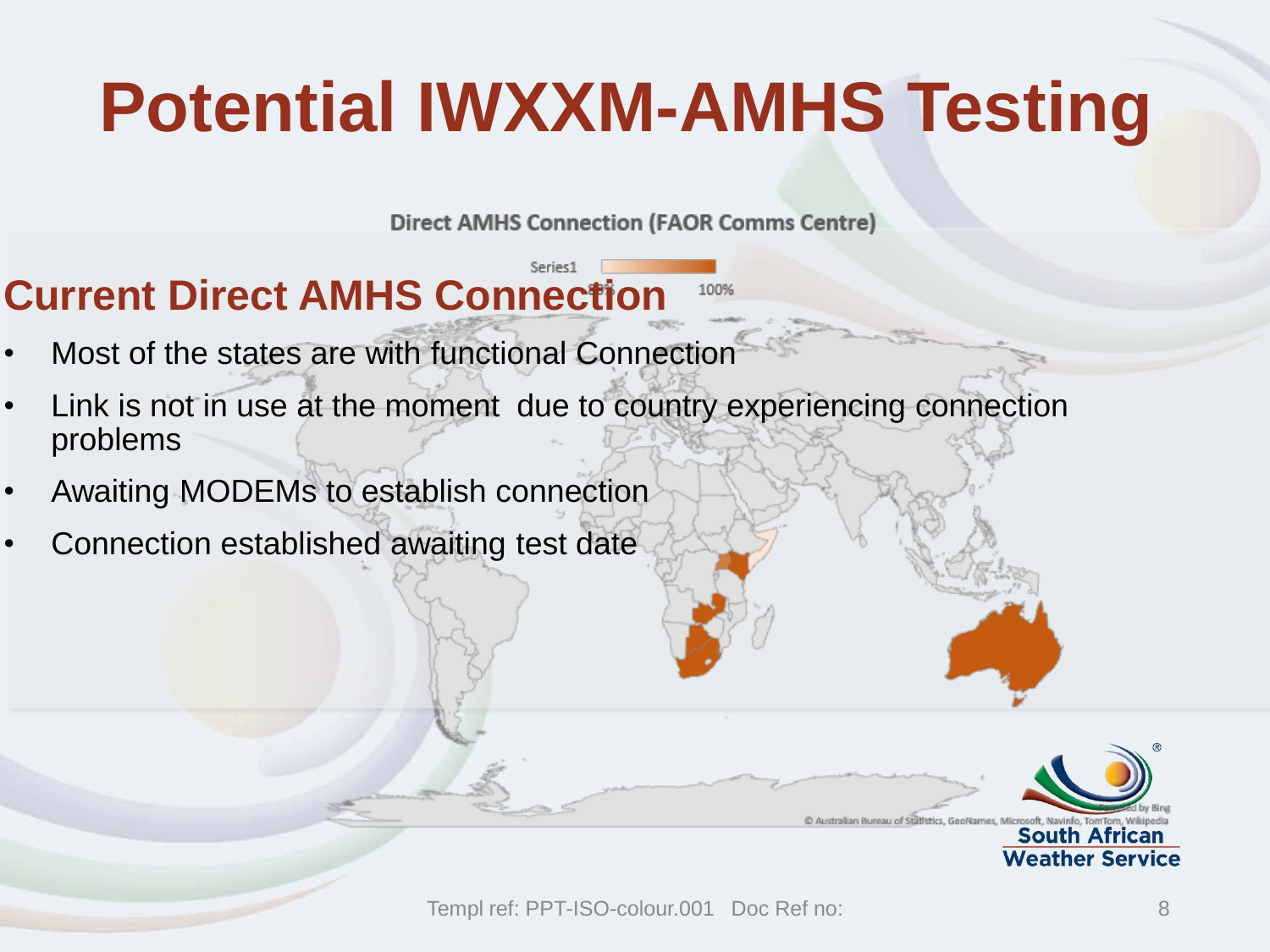

#### NO COUNTRY LEFT BEHIND

#### **Participation Map**

#### **IWXXM Implementation (2020 Survey)**

- Participation was not satisfactory
- 14 States responded to the Survey
- Participation rate of 25.92 %
- 50% Infrastructure capability
- 14% bi-lateral/multi-lateral agreement for testing inter-connection.
- Average Implementation rate of 30%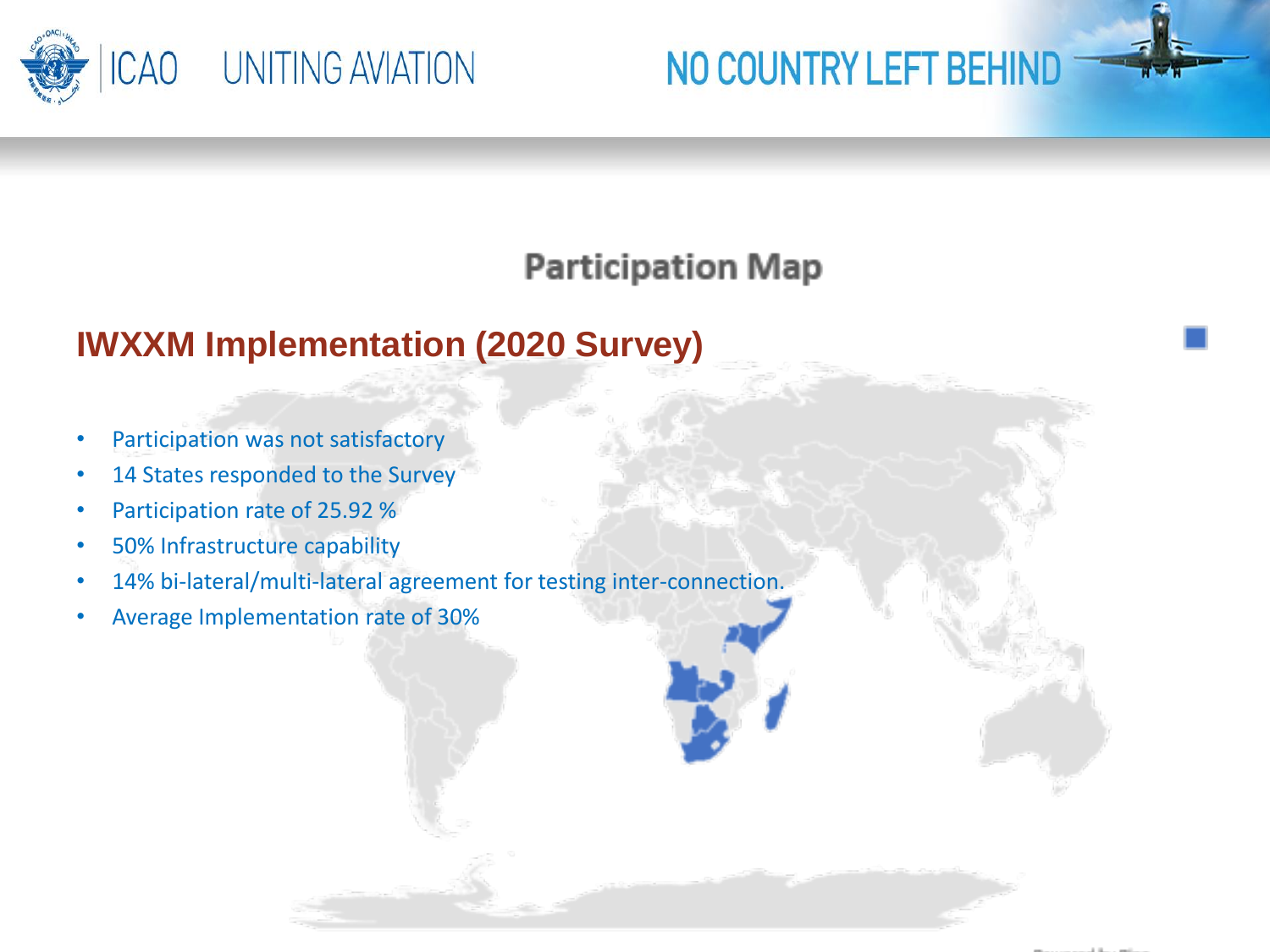

NO COUNTRY LEFT BEHIND

### **Implementation of IWXXM**

#### • **Survey outcome[2020]**

- Infrastructure capability (50%)
- Adjusted AMHS terminal (36%)
- AMHS Interconnection (43%)
- Exchange Trials in IWXXM (7%)
- Bi-Lateral/Multi-Lateral Agreement (14%)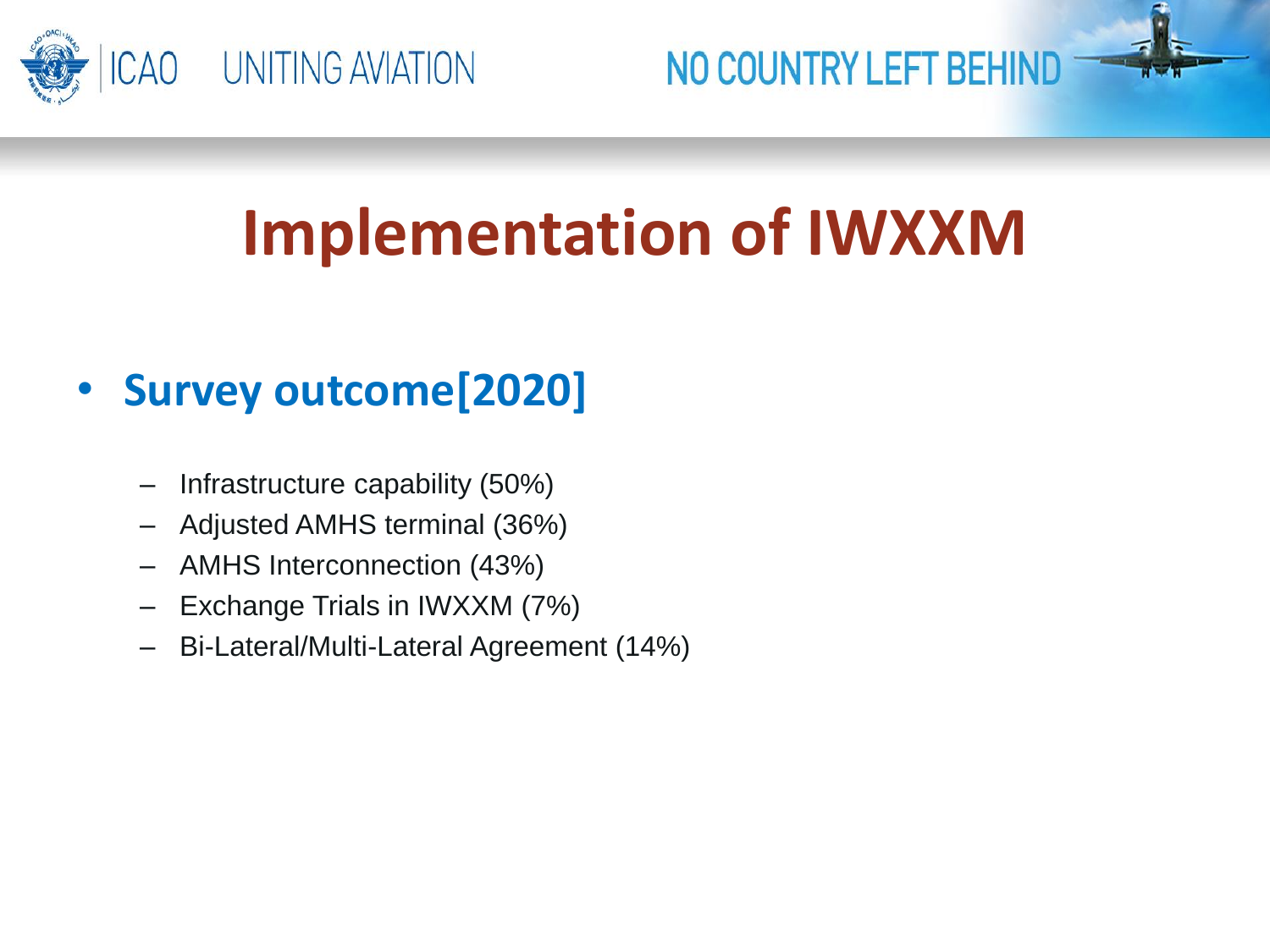### **Recommendations**

- The need to develop capabilities for exchange of OPMET data in digital format (urgent)
- Encourage States to enter into bilateral/multilateral agreements for testing the interoperability of AMHS system.
- Consider entering into TAC to IWXXM Translation Agreement (with states that have already developed the capability)
- Identify a group responsible for transition within the region (BCCs, NOCs, RODBs, COMMs Centres, Relevant IIMSG Project Teams, etc)
- Strengthen working relationship(linkage) with IIMSG Com Project II (Inter-operability requirements within AFI Region

**South African Weather Service**